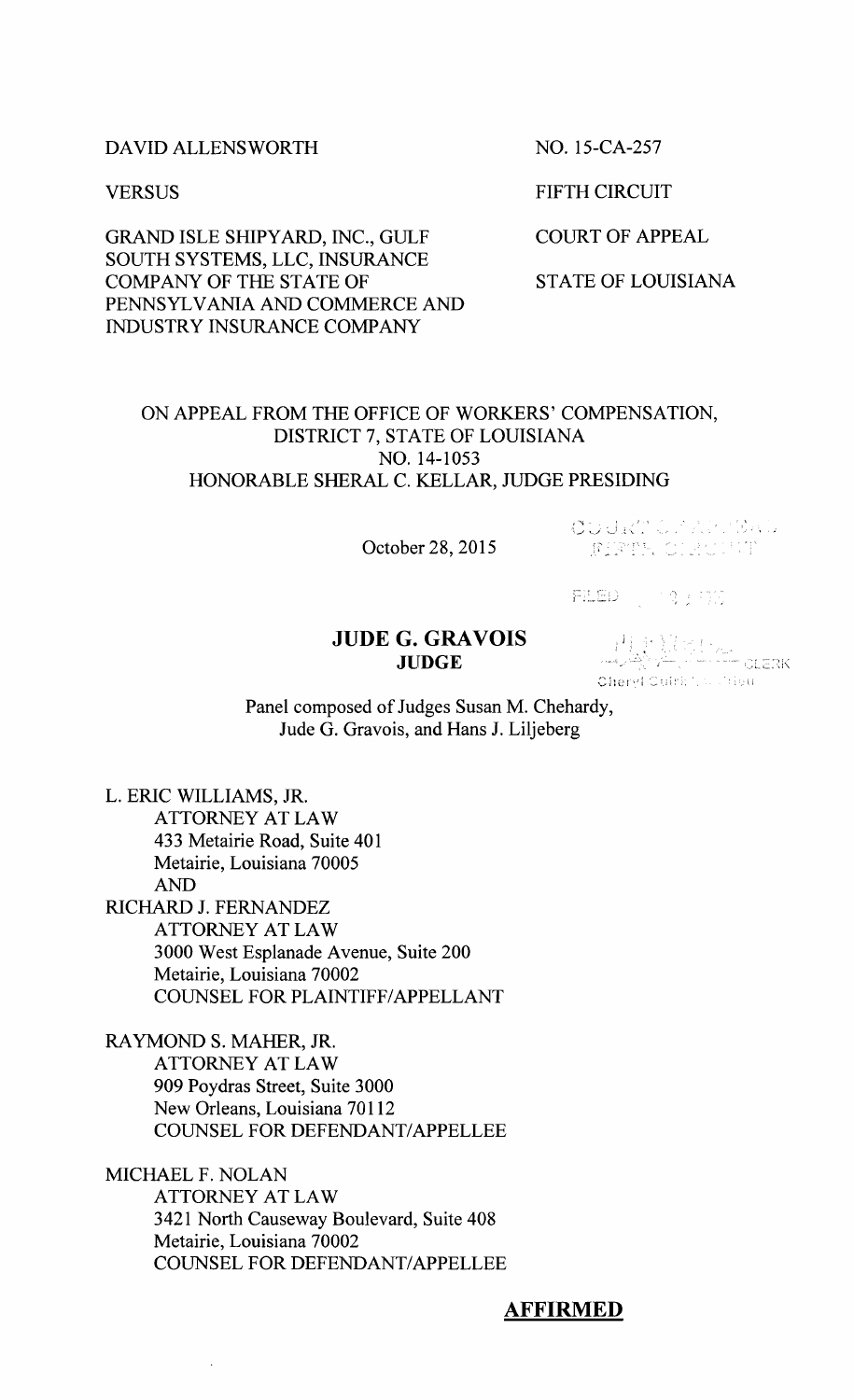

Plaintiff/appellant, David Allensworth, appeals a workers' compensation court judgment that denied his claim that his non-Hodgkin's lymphoma was caused by exposure to benzene while working for his former employers, and his claim that his non-Hodgkin's lymphoma rendered him disabled. For the following reasons, we affirm the judgment.

## **FACTS AND PROCEDURAL HISTORY**

On February 18,2014, Mr. Allensworth filed a disputed claim for workers' compensation benefits against his former employers, defendants/appellees Gulf South Systems, LLC ("GSS") and Grand Isle Shipyard, Inc. ("GIS"), claiming that his diagnosis of non-Hodgkin's lymphoma was a result of his exposure to benzene while cleaning storage tanks for both employers.<sup>1</sup> Trial of the matter was held on October 27,2014. After receiving post-trial memoranda from the parties, the

 $1$  The disputed claim for compensation was amended on April 11, 2014 to add the Insurance Company of Pennsylvania and Commerce and Industry Insurance Company. Also, on August 14,2014, GIS filed a cross-claim against co-defendants, GSS and Insurance Company of Pennsylvania.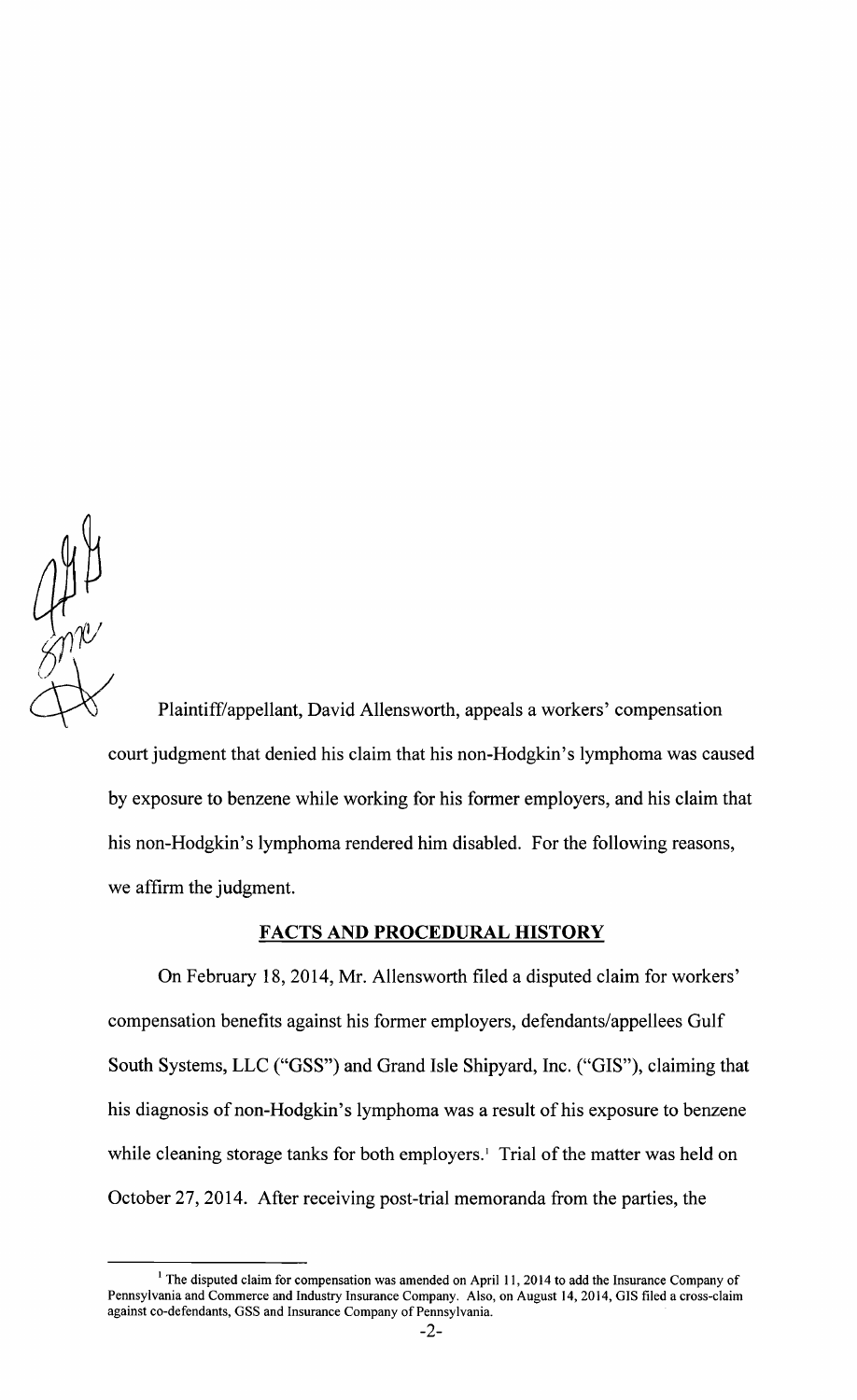workers' compensation judge issued a judgment on December 30,2014 in favor of defendants and against Mr. Allensworth, finding that he "failed to sustain the requisite burden of [proving] that his non-[H]odgkin's lymphoma was caused by exposure to [gasoline, crude oil and diesel] while he was employed at either [GSS] or at [GIS]," and that he "failed to sustain the requisite burden of proving that he is disabled as a result of an occupational exposure to benzene cleaning tanks containing [the afore-mentioned toxic chemicals] between 1998 and 2005 and again between 2007 and 2012."

The evidence submitted at trial revealed that Mr. Allensworth worked for GSS from 1998 to 2005 and for GIS from 2007 to 2012. His main job duty with both employers was cleaning storage tanks. The tanks ranged in size from 500 barrels to 15,000 barrels. Mr. Allensworth testified that the tanks he cleaned contained "gasoline, crude oil, diesel, [and] condensate." He could not say, however, exactly how many tanks had gasoline versus crude oil versus any other material.

In order to do his job, Mr. Allensworth would enter the tanks and clean any chemical residue by hand with a suction hose, shovels, buckets, squeegees, pressure washers, and scrapers. When entering the tanks, he often encountered sludge a foot deep and fumes, but he wore personal protective equipment, including a Tyvek suit, air mask, rubber gloves, and boots. He also wore a respirator. He testified that his Tyvek suit would usually rip, allowing the products in the tank to get on his clothes and skin; however, he also testified that when he noticed that his suit was ripped, he would replace the tom suit with a new one. He testified that he also encountered fumes while outside of the tank when he was not wearing a respirator.

 $-3-$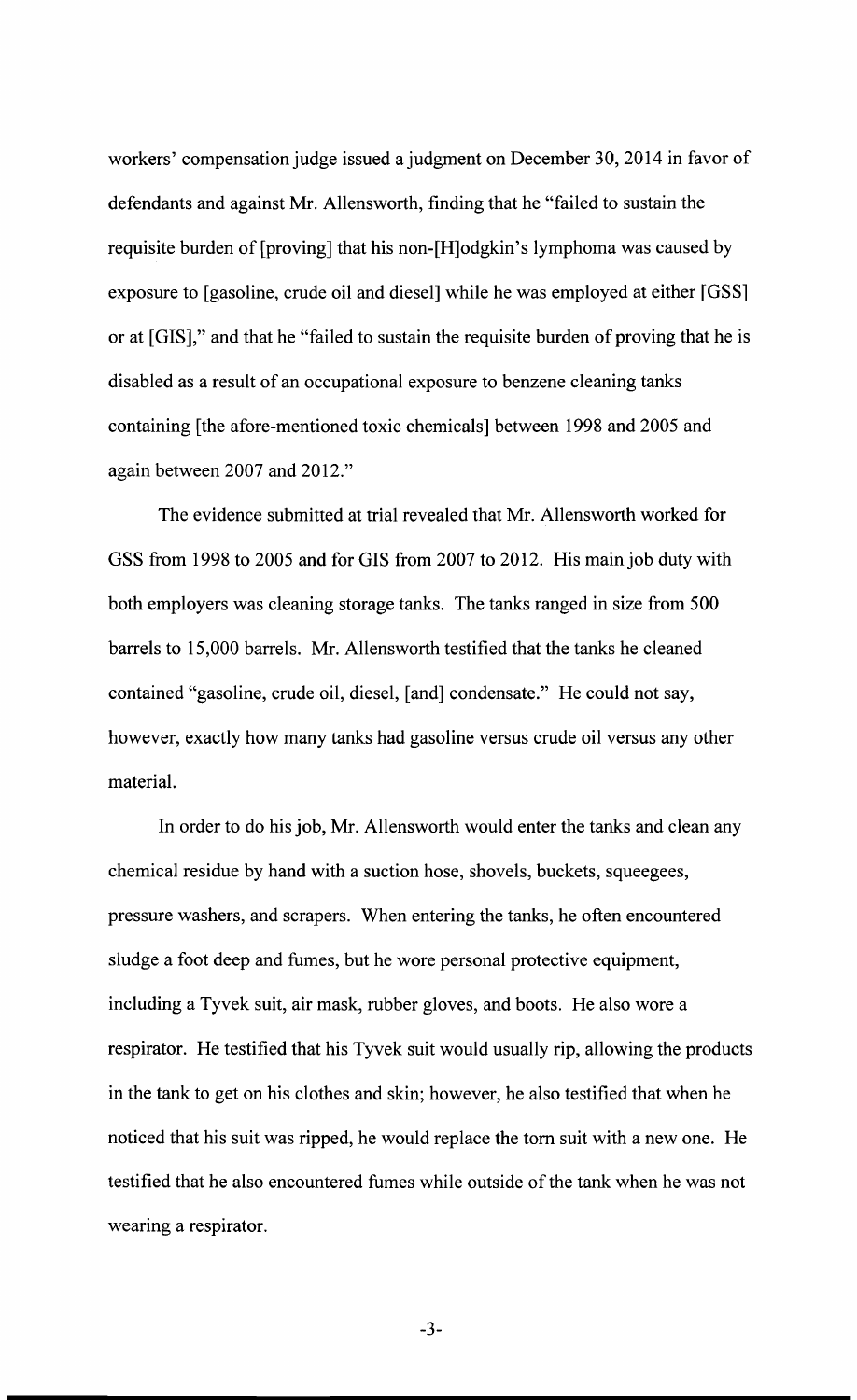Mr. Allensworth worked a twelve-hour shift while employed by defendants. While working both inside and outside of the tanks, Mr. Allensworth testified that he would get "real nauseous, get heartburn, have a headache, dizzy [sic];" however, he never made any complaints to his employers about his work environment, nor did he ever seek medical attention for these symptoms. He also admitted at trial that he smoked a pack of cigarettes a day on average and previously drank alcohol in excess.

In October 2012, Mr. Allensworth voluntarily left his job at GIS because the company did not have enough work for him to do. On January 22,2013, Mr. Allensworth visited the Urgent Care Center at the Southeast Louisiana Veterans Health Care System in New Orleans with complaints of abdominal pain and weight loss. A CT scan revealed a large abdominal mass. He was referred to the Veterans Administration Hospitals in Biloxi, Mississippi and Houston, Texas. A CT-guided biopsy performed on March 14, 2013 in Houston revealed diffuse large B-cell lymphoma, a type of non-Hodgkin's lymphoma.

In April 2013, Mr. Allensworth was admitted to Tulane Hospital in New Orleans and received his first course of chemotherapy. Over the next few months, he received five more courses of chemotherapy, receiving his last course in August 2013. Additionally, from October 14,2013 through November 14,2013, Mr. Allensworth received 25 radiation treatments. Following the completion of this treatment, Dr. Stephen Kraus, Mr. Allensworth's treating physician, noted in his December 18, 2013 medical records that there was "no evidence of recurrence or progressive disease of non-Hodgkin's lymphoma." Mr. Allensworth testified that he continues to be in remission.

Mr. Allensworth has not worked nor applied for work since his diagnosis. As a result of his non-Hodgkin's lymphoma, Mr. Allensworth alleges that he can

 $-4-$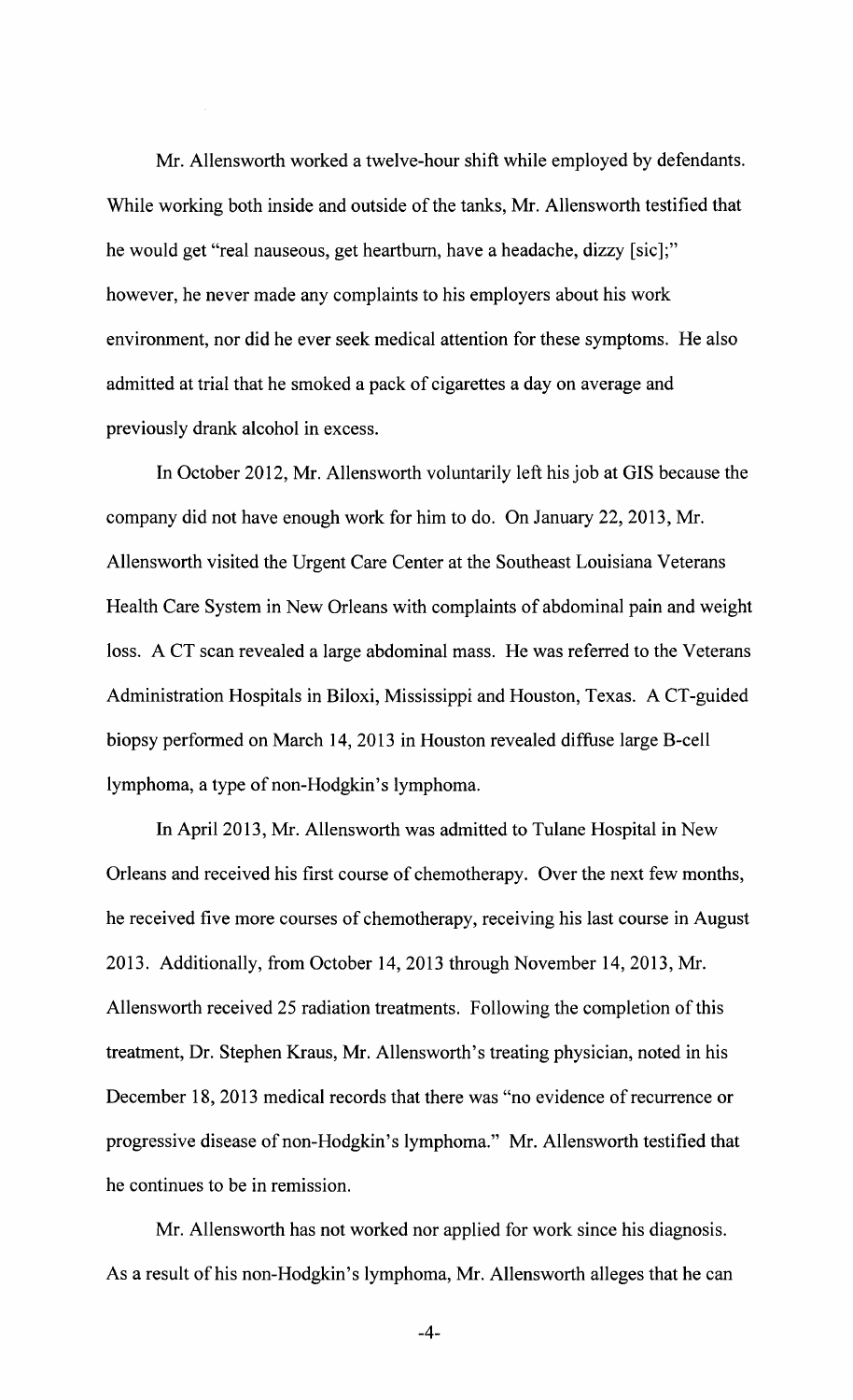do "very, very little" of the physical things he did prior to his diagnosis. He testified that he gets fatigued very easily and could not return to work because of "health reasons." Mr. Allensworth applied for and was granted Social Security benefits.

At trial, Mr. Allensworth submitted the affidavit of Dr. Jack Saux as an expert oncologist. Dr. Saux concluded, based on scientifically documented evidence and facts revealed through Mr. Allensworth's affidavit and in discovered documents, that it was more probable than not and with a reasonable degree of scientific certainty, that "Mr. Allensworth's [l]arge B-Cell non-[H]odgkin's lymphoma was caused in total or in part, by toxic exposures to benzene containing products including crude oil, gasoline and benzene [sic]."

Defendants submitted the trial deposition of their expert, Dr. William Nassetta. Dr. Nassetta found that though there is an association between benzene and lymphoma, the association does not reach a level of causation, and thus, even ifMr. Allensworth was exposed to benzene, it could not be the cause of his non-Hodgkin's lymphoma.

This timely appeal follows the workers' compensation judgment denying Mr. Allensworth's claims of causation and disability. On appeal, Mr. Allensworth assigns the following errors:

- 1. It was an error in the trial court's finding that claimant has failed to sustain the requisite burden of proving that he is disabled as a result of an occupational exposure to benzene cleaning tanks containing gasoline, crude oil and diesel between 1998 and 2005 and again between 2007 and 2012.
- 2. It was an error in the trial court's finding that claimant has failed to sustain the requisite burden of proofing that his non-Hodgkin's lymphoma was caused by exposure to the aforementioned toxic chemicals while he was employed at either [GSS] and [GIS].
- 3. It was an error in the trial courts failure to award medical expenses and past indemnity benefits.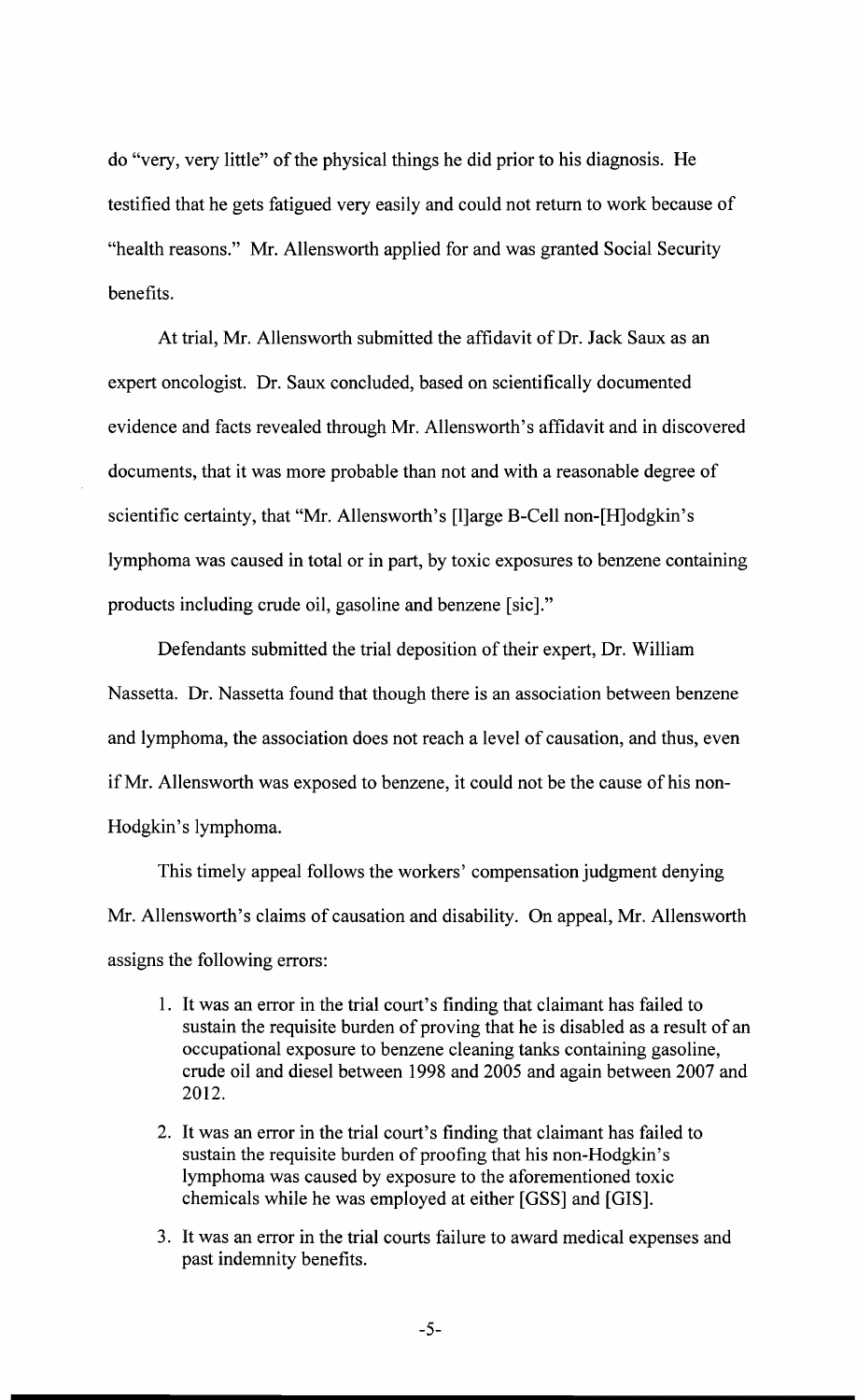- 4. It was an error in the trial court relying on defendant's expert deposition that was noticed by defendant after the close of discovery and rejecting the sworn affidavit of plaintiff's expert that was entered into evidence as a stipulation by all parties.
- 5. It was an error in the trial court failing to award attorney's fees and penalties.

#### **ASSIGNMENTS OF ERROR NUMBERS TWO AND FOUR**

#### *Causation*

In his second assignment of error, Mr. Allensworth maintains that his exposure to benzene while cleaning tanks for both defendants caused his non-Hodgkin's lymphoma. He further argues in his fourth assignment of error that the trial court erred in relying on the "defendant's expert deposition that was noticed by defendant after the close of discovery and rejecting the sworn affidavit of the plaintiffs expert that was entered into evidence as a stipulation by all parties."

The claimant in a workers' compensation action based on an occupational disease must establish by a preponderance of the evidence that there is a disability, which is related to the employment-related disease. *Vargas* v. *Daniell Battery Mfg. Co.,* 93-1249 (La. App. 1 Cir. 5/20/94), 636 So.2d 1194, 1197. In examining the merits of an occupational disease claim, the threshold question is whether or not the claimant has sustained an occupational disease resulting from causes and conditions characteristic of and peculiar to his particular trade, occupation, process, or employment. La. R.S. 23:1031.1; *Coats* v. *AT&T,* 95-2670 (La. 10/25/96),681 So.2d 1243, 1247. Proof of such a causal connection need not be shown to an absolute certainty. It is sufficient that the claimant establish the cause of his disability by a reasonable probability. Once the employee has established the existence of an occupational disease, the employee must further establish that the injury is disabling. *Coats, supra.* 

-6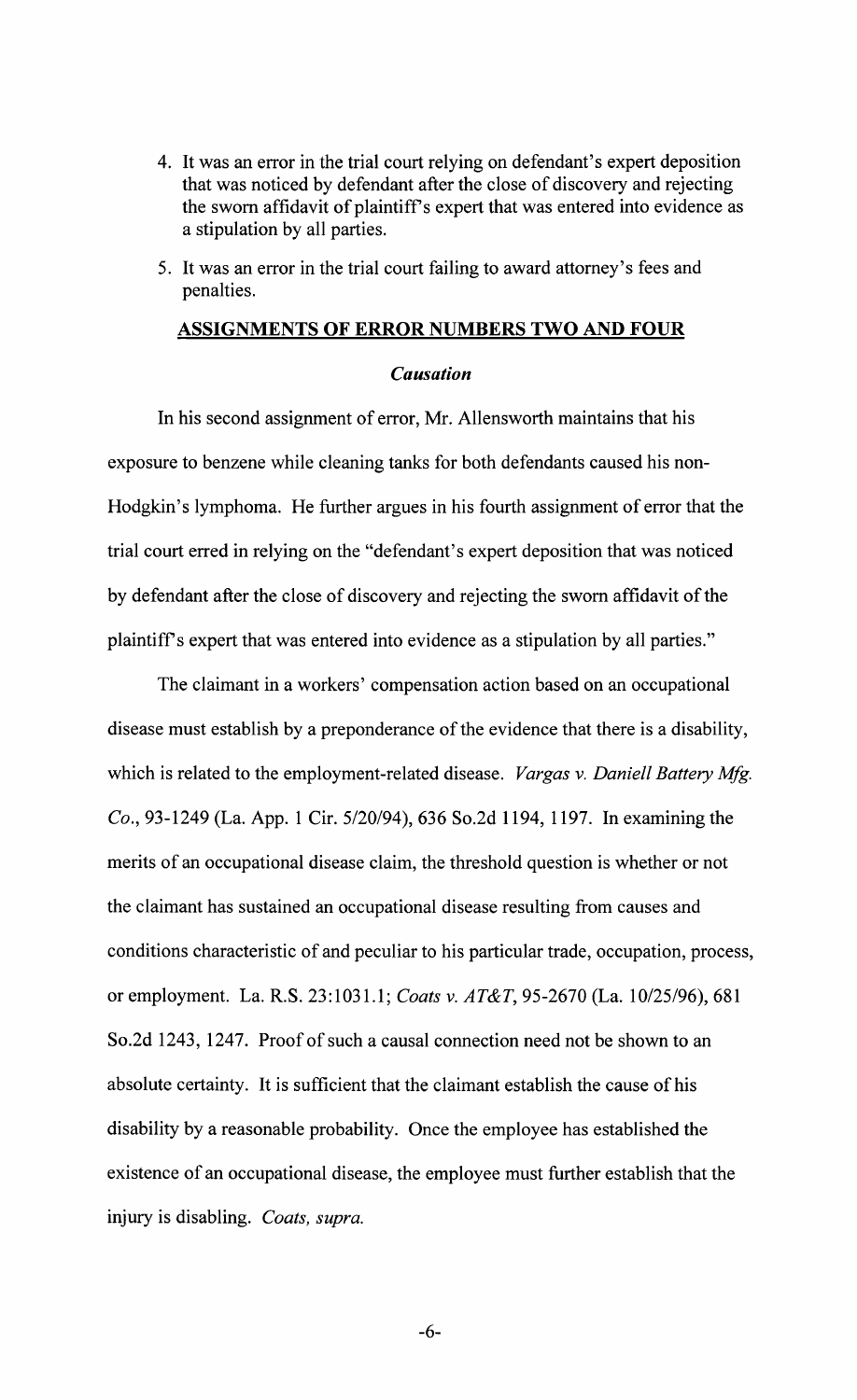The fact-finder's determinations as to whether the worker's testimony is credible and whether the worker has discharged his burden of proof are factual determinations that should not be disturbed on appellate review unless clearly wrong or manifestly erroneous. *Hamilton* v. *Compass Grp. USA/Morrison,* 07-501 (La. App. 5 Cir. 11/27/07),973 So.2d 803, 806-07. If the lower court's findings are reasonable in light of the record reviewed in its entirety, the appellate court may not reverse. Consequently, when there are two permissible views of the evidence, the fact-finder's choice between them cannot be manifestly erroneous. *Stobart v. State, Through Department of Transportation and Development, 617* So.2d 880, 883 (La. 1993).

Expert testimony is required to support a finding of an occupational disease. *File* v. *Louisiana Title Co.,* 02-2607 (La. 6/27/03), 852 So.2d 983. In considering expert testimony, a trial court may accept or reject, in whole or in part, the opinion expressed by an expert. The effect and weight to be given to expert testimony is within the broad discretion of the trial judge. The trier of fact may accept or reject any expert's view, even to the point of substituting its own common sense and judgment for that of an expert witness where, in the fact-trier's opinion, such substitution appears warranted by the evidence as a whole. The decision reached by the trial court regarding expert testimony will not be disturbed on appeal absent a finding that the trial court abused its broad discretion. *Phillip Family* L.L. C. v. *Bayou Fleet P'ship,* 12-565 (La. App. 5 Cir. 2/21/13), 110 So.3d 1158, 1167-68, *writ denied,* 13-0641 (La. 4/26/13), 112 So.3d 846.

In this case, the workers' compensation judge found that Mr. Allensworth had not proven by a preponderance of the evidence the causal relationship between his disease and his employment. The workers' compensation judge considered the

 $-7-$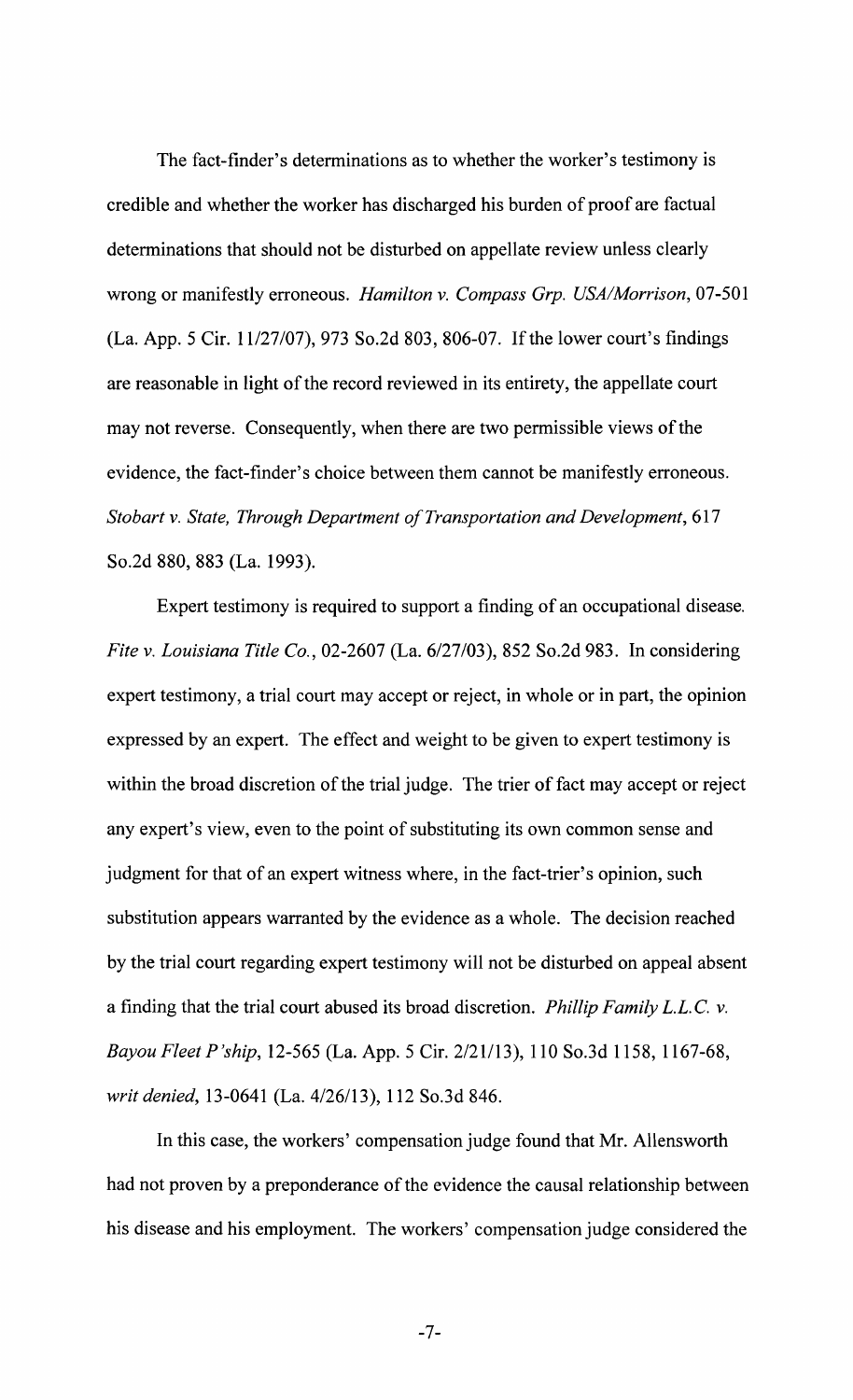testimony and affidavit of the parties' experts, Dr. Saux and Dr. Nassetta, in reaching his conclusion and we find no reason to disturb that conclusion.

Plaintiff's oncology expert, Dr. Saux, did not testify at trial, but instead his opinion was submitted by affidavit.' Included with the sworn affidavit expert report were Dr. Saux's Curriculum Vitae, methodology, 26 non-Hodgkin's lymphoma references and five tank-cleaning references. In his affidavit, Dr. Saux concluded that it was more probable than not and with a reasonable degree of scientific certainty, that "Mr. Allensworth's [l]arge B-Cell non-[H]odgkin's lymphoma was caused in total or in part, by toxic exposures to benzene containing products including crude oil, gasoline and benzene [sic]." Dr. Saux never personally examined Mr. Allensworth. He relied only on Mr. Allensworth's affidavit, since his deposition had not yet been taken, on medical records and facts revealed in discovered documents, as well as on scientifically documented evidence to reach his opinion. He reviewed studies documenting the relationship between benzene exposure and non-Hodgkin's lymphoma, benzene exposure and diffuse large B-cell non-Hodgkin's lymphoma, and benzene exposure and tank cleaning. The studies he referenced reported an excess of non-Hodgkin's lymphoma and large B-cell lymphoma in workers exposed to benzene. Dr. Saux ruled in and out all known causes of lymphoma. He also concluded that there was a completed pathway exposure for the benzene based on Mr. Allensworth's affidavit in which he claimed he only wore coveralls and a regular shirt when cleaning the tanks. Finally, he found that Mr. Allensworth's medical records and other documents related to him document the appearance of a large B-Cell non-

 $2$  Defendants objected to the introduction of the affidavit and requested that they be allowed to object to the affidavit in a post-trial memo, as well as make a *Daubert* challenge in the post-trial memo. *See Daubert* v. *Merrell Dow Pharmaceuticals, Inc.,* 509 U.S. 579, 113 S.Ct. 2786, 125 L.Ed.2d 469 (1993). The trial court accepted Dr. Saux's expert affidavit into evidence subject to defendants' objections, and GIS made a *Daubert* challenge in its post-trial memo. When the workers' compensation judge issued her ruling in this matter, she did not strike Dr. Saux's affidavit from evidence, but only issued a ruling finding that plaintiff did not meet his burden in proving causation or a disability.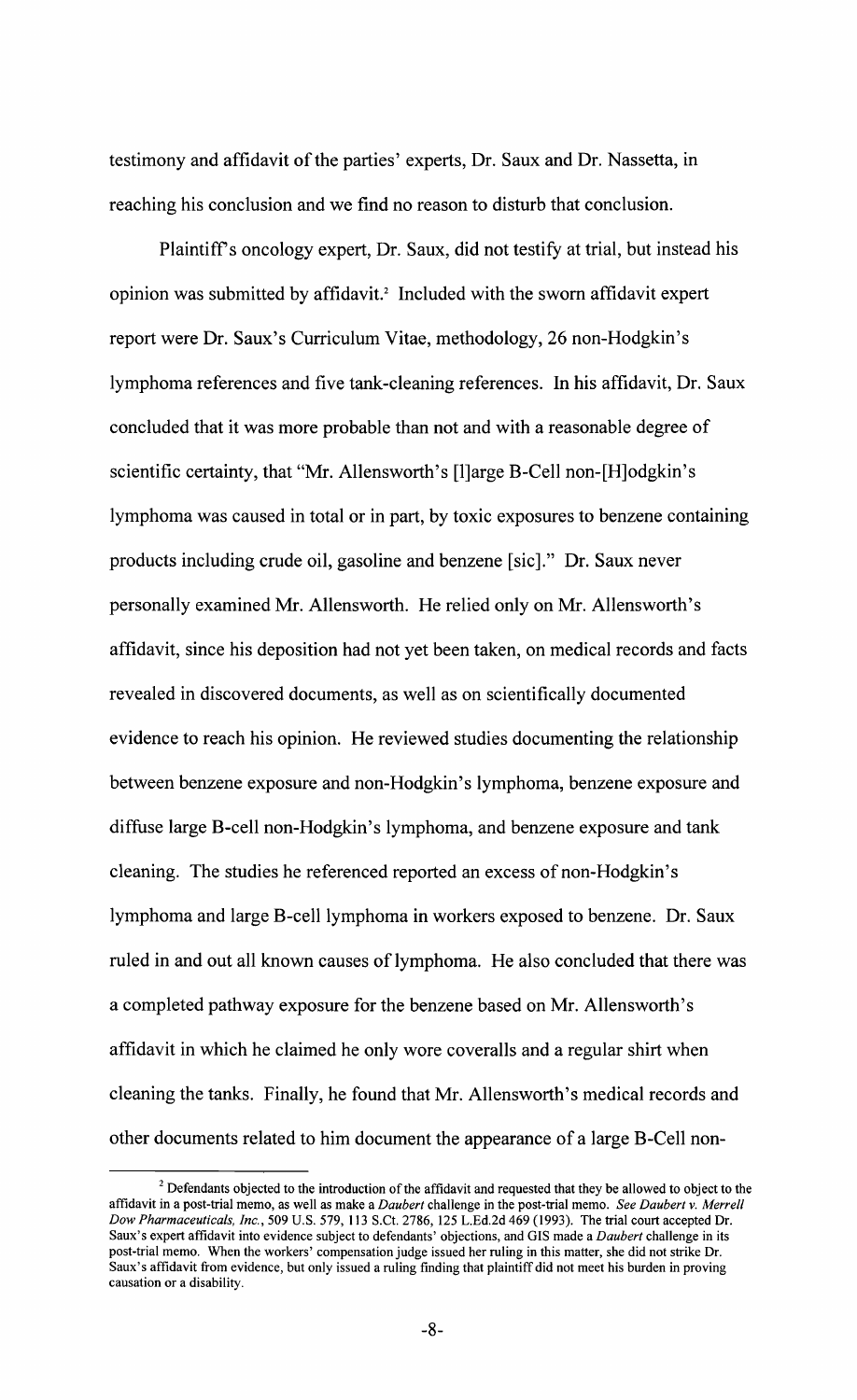Hodgkin's lymphoma in an individual that is temporally associated with his exposures in his work with benzene containing products.

Dr. Nassetta testified by trial deposition on behalf of both defendants.' He was tendered as an expert in the field of occupational and environmental medicine.<sup>4</sup> Dr. Nassetta gave his educational background, explained his methodology, and then testified that he did not believe that any exposure to benzene more probably than not caused Mr. Allensworth's non-Hodgkin's lymphoma. According to Dr. Nassetta, even if the level of exposure to benzene was known, which arguably isn't, it would not change his opinion that benzene exposure cannot cause non-Hodgkin's lymphoma. Though Dr. Nassetta recognized that there is an association between benzene and non-Hodgkin's lymphoma, he testified that the association has not reached a level of causation for non-Hodgkin's lymphoma. He noted that Dr. Saux's report did not consider the fact that Mr. Allensworth wore protective equipment, which would have broken the "completed exposure pathway." Dr. Nassetta also noted that Dr. Saux's report failed to consider the association between non-Hodgkin's lymphoma and Mr. Allensworth's drinking, smoking, and family history of both of his parents dying from cancer. Finally, Dr. Nassetta noted that Dr. Saux failed to mention that Mr. Allensworth has Hepatitis C, which Dr. Nassetta testified is a known cause of non-Hodgkin's lymphoma.

Plaintiff argues that it was an error for the workers' compensation judge to rely on Dr. Nassetta's deposition, which was conducted after discovery deadlines, and not on Dr. Saux's affidavit. A motion to strike was filed on behalf of plaintiff, claiming that Dr. Nassetta was untimely identified; however, Dr. Nassetta's trial deposition was taken, and plaintiff withdrew his motion to strike at trial. Further, the workers' compensation judge weighed the credibility of both experts and

<sup>3</sup> Although Dr. Nassetta testified by deposition at trial, he did not issue an expert report.

<sup>4</sup> Plaintiff objected to Dr. Nassetta as not being board certified in occupational medicine.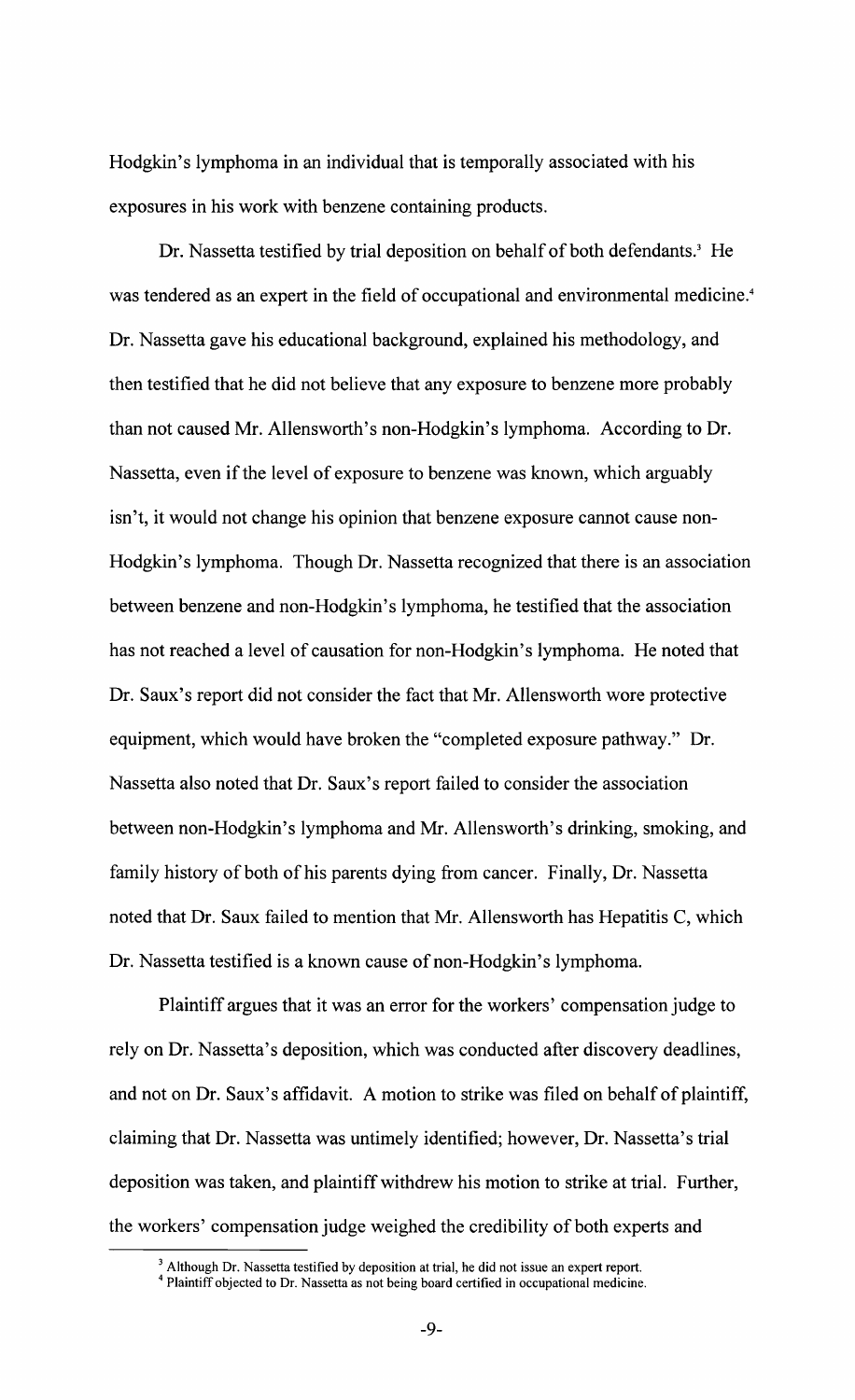clearly assigned more weight to Dr. Nassetta's opinion, finding that Dr. Saux's opinion did not support a finding by a preponderance of the evidence.

Upon review, we find that the record before us demonstrates a reasonable basis for the workers' compensation judge's factual findings, and, as such, her findings cannot be clearly wrong. Further, in considering expert testimony, the trial judge was free to accept or reject, in whole or in part, the opinions expressed by the expert testimony presented in this case. The effect and weight to be given to the expert testimony presented in this case was within the broad discretion of the trial judge. The decision reached by the trial court regarding expert testimony will not be disturbed on appeal absent a finding that the trial court abused its broad discretion. *Phillip Family* L.L. C. v. *Bayou Fleet P'ship, supra.* The trial judge did not abuse her broad discretion is crediting the testimony of defendants' expert witness over that of plaintiff's expert witness. Accordingly, the workers' compensation court was not manifestly erroneous in finding that Mr. Allensworth failed to sustain the requisite burden of proving that his non-Hodgkin's lymphoma was caused by exposure to chemicals while he was employed at either GSS or GIS.

These assignments of error are without merit.

#### ASSIGNMENT OF ERROR NUMBER ONE

#### **Proof of disability**

In his first assignment of error, Mr. Allensworth argues that the workers' compensation court erred in finding that he did not prove that he is disabled as a result of exposure to benzene while employed by defendants. Our finding above that the workers' compensation judge did not err in her ruling that plaintiff's non-Hodgkin's lymphoma was not caused by exposure to benzene renders this assignment of error moot.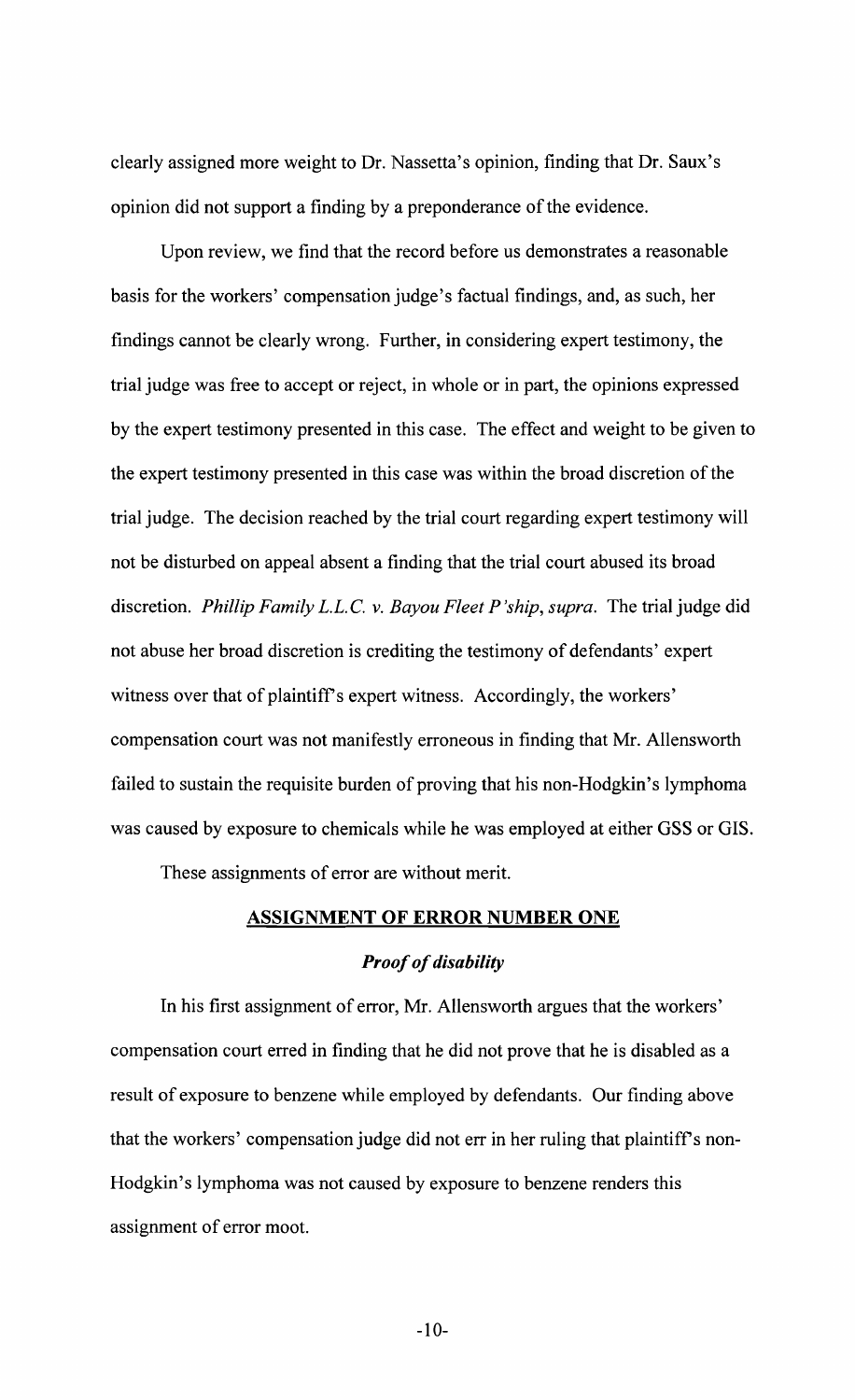**In** any event, Mr. Allensworth argues on appeal that his occupational disease caused him total and permanent disability. **In** support of his argument, Mr. Allensworth relies on his own trial testimony, the Social Security Administration's determination that he is disabled, and a "physical capacities evaluation" completed by Dr. Kraus.

To establish a right to receive permanent disability benefits, a claimant must show by clear and convincing evidence that he or she is unable to engage in any type of employment. La. R.S. 23:1221(2). To meet this burden, objective medical evidence is required. *Greis* v. *Lake Charles Memorial Hosp.,* 97-1258 (La. App. 3 Cir. 3/6/98), 709 So.2d 986, 988, *writs denied,* 98-0937, 98-0938 (La. 5/15/98), 719 So.2d 467. The trial court must weigh all the evidence, medical and lay, in order to determine if the plaintiff has met his burden. This factual finding should be given great weight and should not be overturned absent manifest error. *Bailey*  v. *Smelser Oil* & *Gas, Inc.,* 620 So.2d 277,280 (La. 1993).

"Clear and convincing" in the workers' compensation context is an intermediate standard falling somewhere between the ordinary preponderance of the evidence civil standard and the beyond a reasonable doubt criminal standard. *Hatcherson* v. *Diebold, Inc.,* 00-3263 (La. 5/15/01), 784 So.2d 1284, 1288.

After thoroughly examining all of the evidence in the record, we find that the workers' compensation judge was not manifestly erroneous in finding that Mr. Allensworth failed to establish by clear and convincing evidence that he is unable to engage in any type of employment. At trial, Mr. Allensworth testified that he cannot return to work because of "health reasons." He testified that he has no strength and lost "80 to 90 percent of what [he] was able to do before." He gets headaches, and experiences nausea and fatigue. He admitted on cross-examination that he can currently drive, occasionally walks around the neighborhood and house,

 $-11-$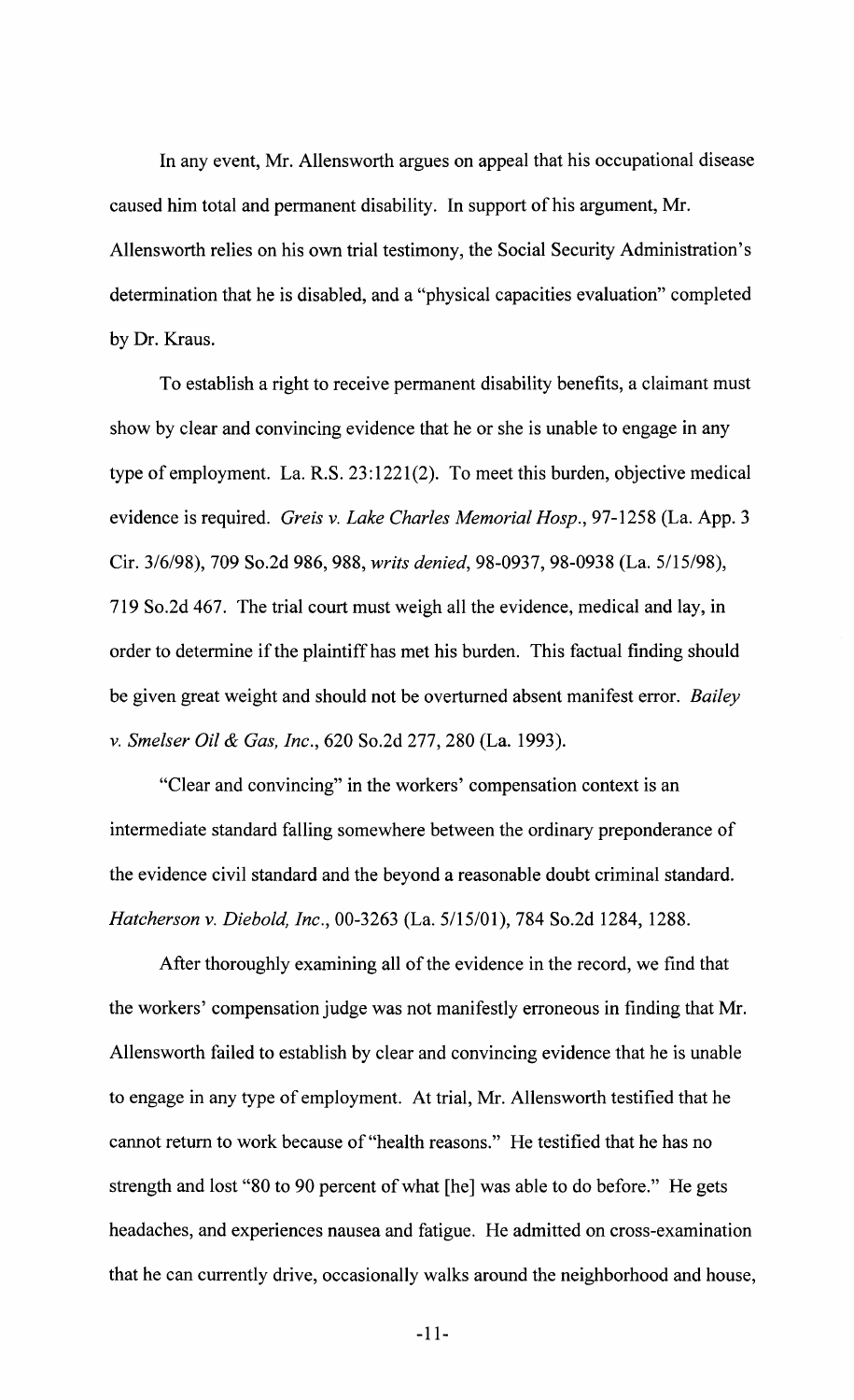and has helped out friends with odd jobs "every now and then." He also testified that he is in remission. In his most recent report, dated December 18,2013, Dr. Kraus noted that "there is no evidence of recurrence or progressive disease of non-Hodgkin's lymphoma." He noted that Mr. Allensworth had gained weight, felt much better, and was asymptomatic. A medical record from the Veterans Administration Clinic notes that a PET scan of March 7, 2014, revealed "no obvious evidence of malignancy," and he was told at his appointment on June 26, 2014 to return in three months.

In support of his argument, Mr. Allensworth relies heavily on a determination by the Social Security Administration that he is disabled. Mr. Allensworth's Social Security Administration disability letter states that beginning on February 1,2013, Mr. Allensworth was disabled under its rules. He testified that Dr. Kraus assisted him in applying for this Social Security disability by completing a "physical capacity evaluation." Dr. Kraus's "physical capacity evaluation" was submitted into evidence. The form, completed in October 2013, noted that Mr. Allensworth was experiencing fatigue and nausea. It noted that he could not work an eight-hour work day and could sit and stand for only one hour. He could occasionally lift and carry up to 10 lbs. and could drive for a limited time.

Though this evaluation points out Mr. Allensworth's limitations, this evaluation was completed during the time that Mr. Allensworth was receiving treatment for his non-Hodgkin's lymphoma. There are no medical records or reports in the record to support these assertions at the time of the workers' compensation hearing. *See Bonvillain* v. *Preferred Indus.,* 04-0849 (La. App. 1 Cir. OS/27/05),917 So.2d 1,9. Further, Mr. Allensworth testified that no doctor who is currently treating him has told him he cannot work. Thus, the medical

 $-12-$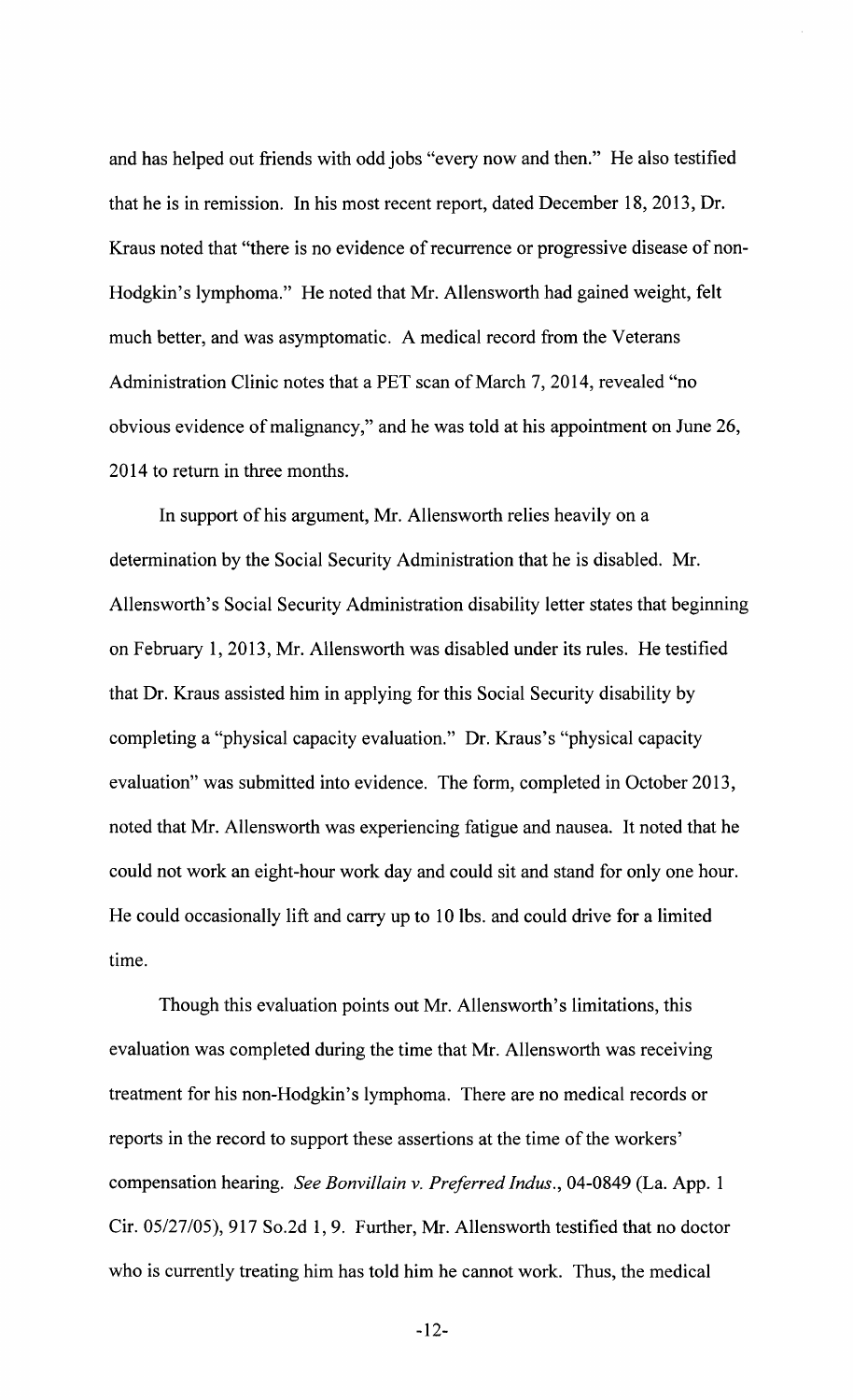evidence does not clearly and convincingly show that Mr. Allensworth could not return to some type of work. Accordingly, we find that the workers' compensation judge was not manifestly erroneous in finding that Mr. Allensworth failed to prove his total and permanent disability.

This assignment of error is without merit.

## ASSIGNMENTS OF ERROR NUMBERS THREE AND FIVE

#### *Medical expenses, past indemnity benefits, attorney's fees and penalties*

In his third assignment of error, Mr. Allensworth argues that the workers' compensation court erred in failing to award medical expenses and past indemnity benefits. Because, as found above, Mr. Allensworth failed to meet his burden in proving that exposure to benzene both caused his non-Hodgkin's lymphoma and disabled him, we find that it was proper for the court to not award medical expenses and past indemnity benefits to Mr. Allensworth.

In his fifth assignment of error, Mr. Allensworth argues that the workers' compensation court erred in failing to award attorney's fees and penalties. For the same reasons, we find that the workers' compensation court did not err in failing to award attorney's fees and penalties to Mr. Allensworth.

These assignments of error are without merit.

#### **CONCLUSION**

For the foregoing reasons, the workers' compensation judgment in favor of defendants and against Mr. Allensworth is affirmed.

#### AFFIRMED